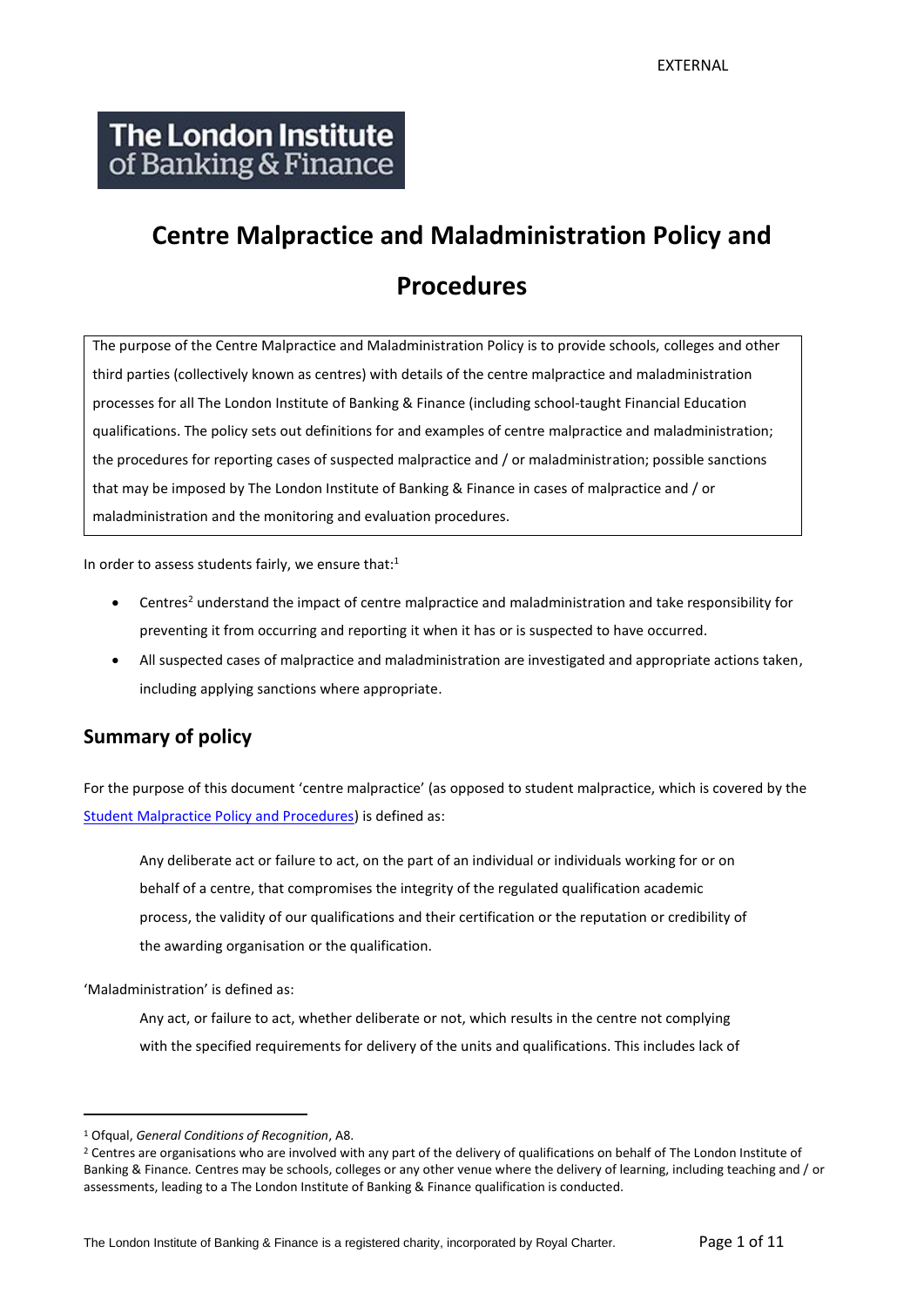care, judgement or honesty when administering or managing processes related to the delivery of units and qualifications.

In practice, some acts may be considered as potentially either malpractice or maladministration, particularly where it is unknown whether the act has been deliberate. The main areas of potential centre malpractice and maladministration relate to:

- Security of assessment materials;
- Originality of student work;
- Inadequate supervision during assessment;
- Access to unauthorised materials, equipment or support during assessment; and
- Failure to act on or convey appropriately to students any key information published relating to the qualification.

A more detailed list is provided as Appendix 1.

The key stages within the Centre Malpractice and Maladministration Policy are set out in the diagram below:



#### <span id="page-1-0"></span>**Section A – Identification and reporting of suspected cases**

#### **1. Reporting a potential case**

- 1.1 Suspected or known cases of maladministration or centre malpractice may be identified by invigilators, teachers, tutors, students and other centre staff, and may also be reported by an independent party or an individual who wishes to remain anonymous. It may also be identified by our staff through our business-asusual activities.
- 1.2 Suspected malpractice or maladministration must be reported as soon as possible to us (see contact details below in 2.1). The incident should also be reported internally according to the centre's internal policies and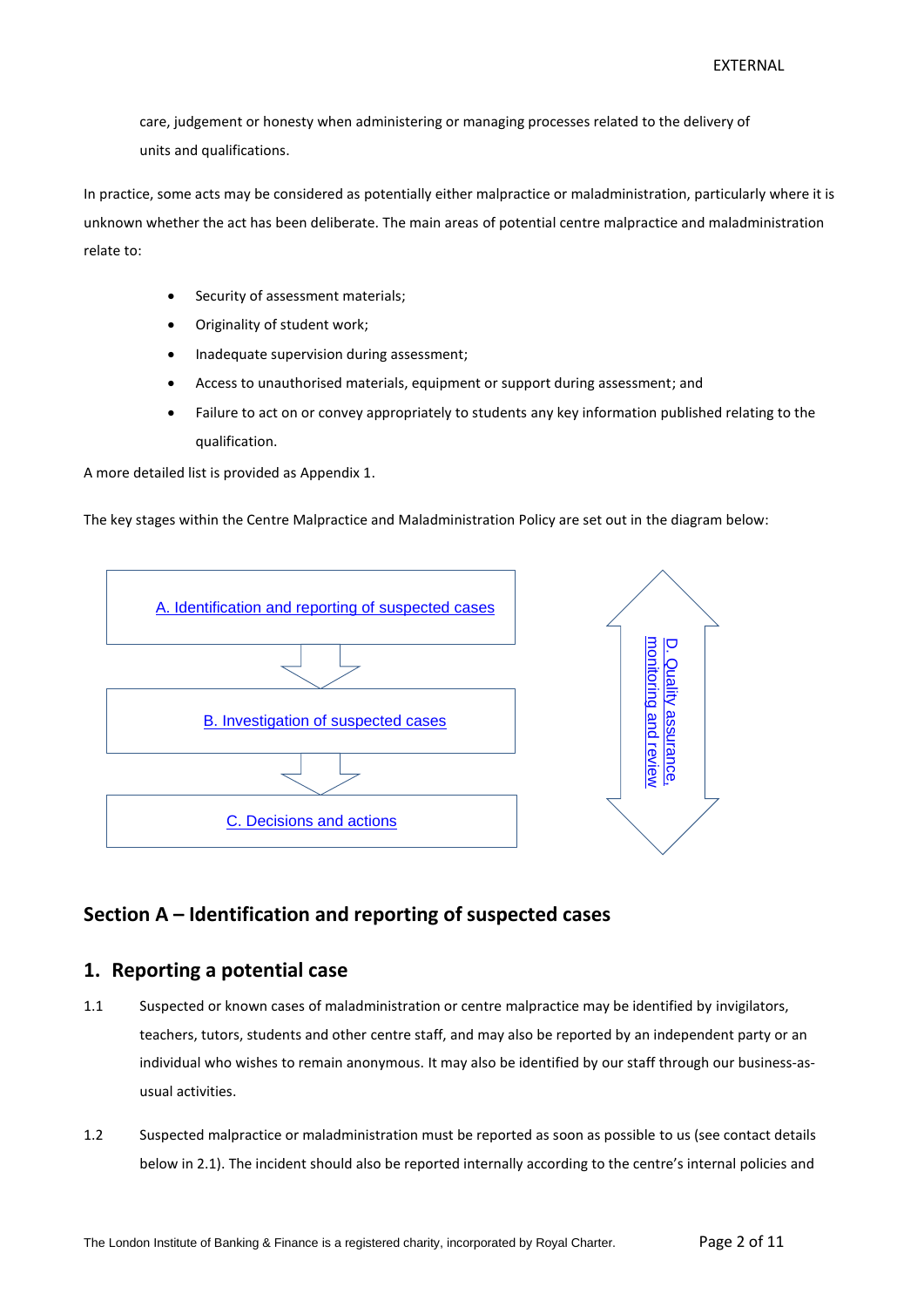procedures. We respond to all suspected malpractice and maladministration incidents quickly and centres are kept informed of progress.

- 1.3 In cases of suspected malpractice by assessment centre invigilators, teachers, tutors and other officers, and any reporting of malpractice by an independent party or individual who wishes to remain anonymous, we will take all reasonable steps to authenticate the reported information and to investigate the alleged malpractice. The report made to us should include as much information as possible, including the following where obtainable:
	- the assessment venue name and location;
	- the date and title of the assessment, if known;
	- the time the assessment took place, if known;
	- the student's name and LIBF number, if applicable;
	- the name(s) of the assessment centre invigilators, teachers / tutors and any other officers concerned;
	- a description of the suspected malpractice; and
	- any available supporting evidence.
- 1.4 We acknowledge that if a member of staff at a centre informs us of suspected maladministration at their centre they may wish to remain anonymous, otherwise known as whistleblowing. As such we will work to ensure anonymity of the individual reporting the issue to us if requested to do so. Where an individual reports a concern but wishes to remain anonymous we will try to gather as much information as possible from them before instigating an investigation in order to ascertain whether their concern has any foundation. Once we have determined there are grounds for further investigation, we will contact the centre as part of the usual investigation process. Whilst we may need to provide the centre with certain details in order to gather enough information, all effort will be made to keep the identity of the whistle-blower concealed to avoid any prejudice against them. If we do not receive adequate information from a whistle-blower to justify an investigation or it does not relate to the delivery of our qualifications we reserve the right not to take any further action.

#### **2. Contact details**

2.1 Any case of suspected malpractice should be reported in the first instance to the relevant team by telephone or email:

**Financial Education Services team for Financial Education Qualifications**

**T:** +44 (0)1227 828234

**E:** [fcexams@libf.ac.uk](mailto:fcexams@libf.ac.uk)

or

#### **Customer and Student Enquiries for Professional Qualifications**

**T:** +44 (0)1227 818609 (Option 1)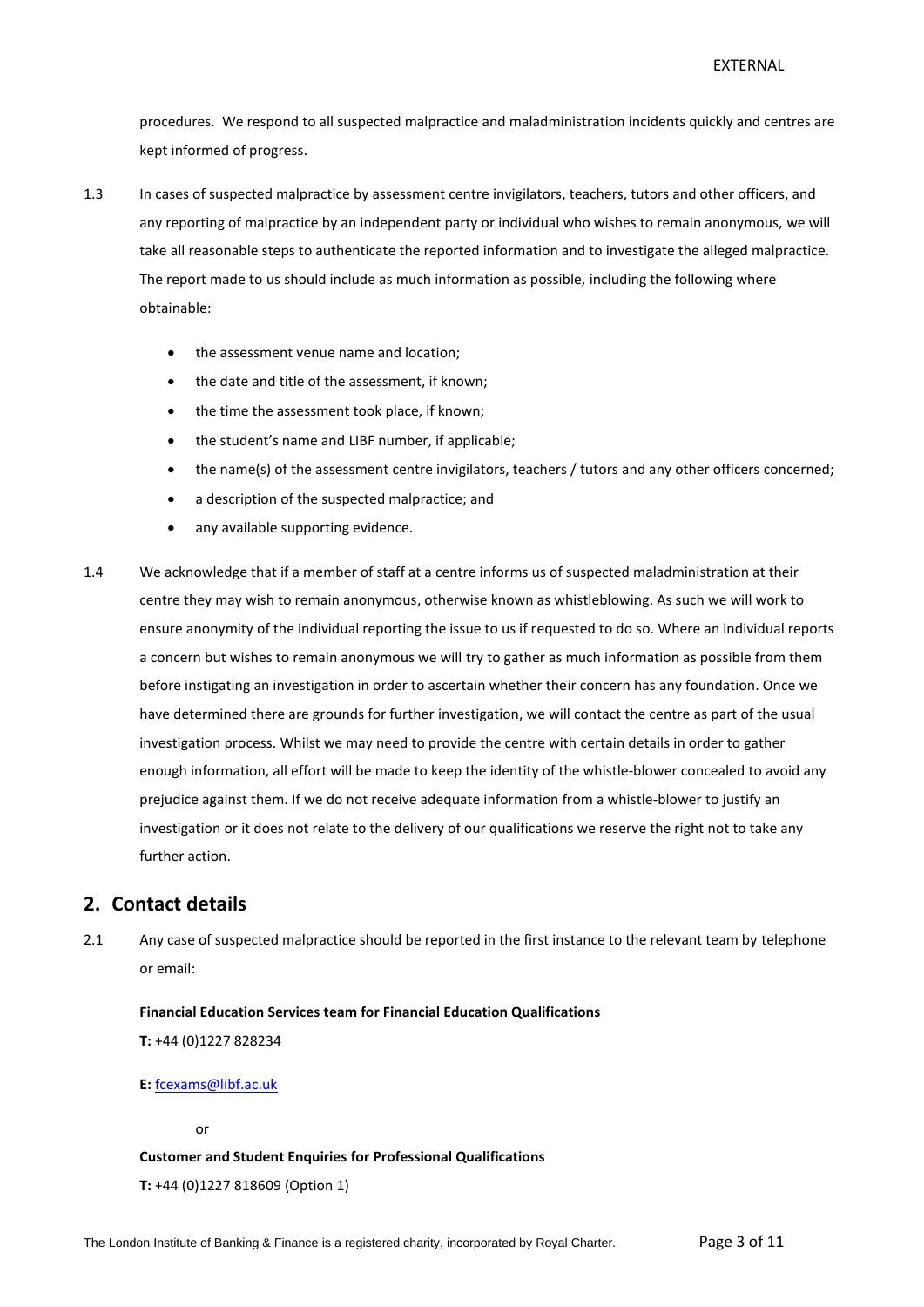#### **E:** [customerservices@libf.ac.uk](mailto:customerservices@libf.ac.uk)

2.2 A written account should then be sent to the team identified in 2.1, at the following address:

**Administrative Centre:** 4–9 Burgate Lane **Canterbury** Kent CT1 2XJ United Kingdom

#### <span id="page-3-0"></span>**Section B – Investigation of suspected cases**

#### **3. Investigation process**

- 3.1 Regardless of how the initial concern was identified, we will acknowledge all cases of suspected centre malpractice and maladministration within five working days, excluding UK public holidays. Upon reviewing the information, we will determine whether it requires further action based on the seriousness, both potential and actual, and the credibility of the allegation. If we determine that the issue identified may constitute malpractice or maladministration, those involved in the case will then be contacted by us, within 10 working days of receipt of the report detailing the suspected malpractice. We may also contact other individuals who may be able to provide evidence relevant to the case. If a centre fails to comply with our requests for information when investigating a potential case of maladministration then this in itself may constitute maladministration.
- 3.2 Upon receipt of a notification of potential malpractice we will contact the centre and request they provide us with further information through an initial investigation. This information will include what happened, why it happened, who was involved, how many students were affected and what action is being taken. This information will usually be gathered through the completion of the relevant form supplied to the centre by us. However, where an initial notification by the centre of an incident shows an appropriate investigation has already occurred and it contains all the required information, we may decide the form does not need to be completed.
- 3.3 The purpose of this form is to enable us to understand what has occurred. This form should be completed by someone with appropriate authority at the centre. For minor incidents it is acceptable for this to be completed by the exam officer, but where we deem a potential case to be significant, we may require it to be completed by the Head of Centre.
- 3.4 Upon receipt of the completed form we will determine whether further information is required, in which case we will contact the centre to ask any specific outstanding queries, or we may decide that a more substantial investigation is needed. In minor cases the information already provided may well be sufficient for us to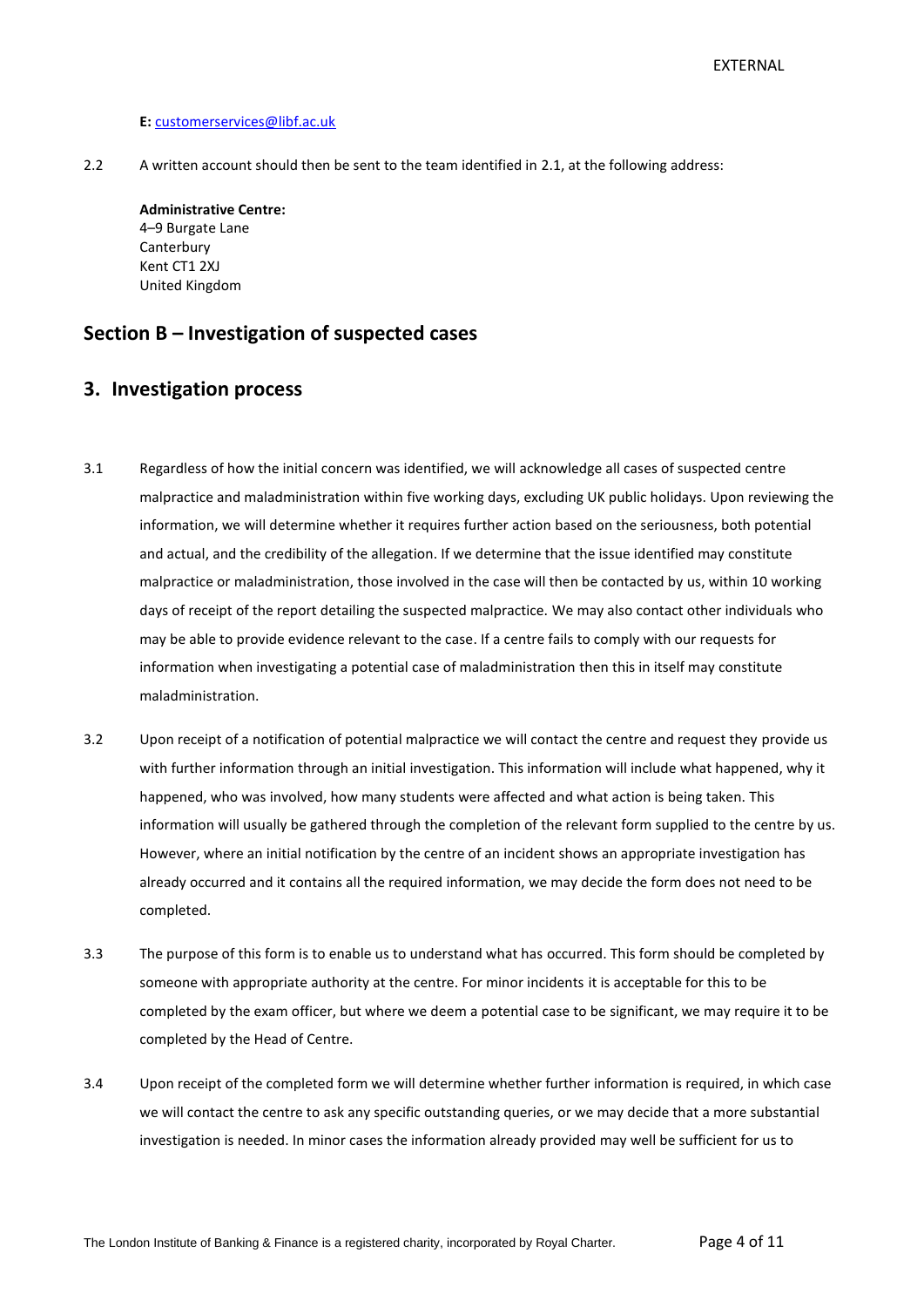consider the details and decide upon an outcome or any sanctions. However, where outstanding queries remain further investigation will be required.

- 3.5 Where further investigation is required the centre would usually be expected to conduct the investigation. In this case we would require the Head of Centre to undertake the investigation or another delegated individual with appropriate authority and competence. We will inform the centre if we are not satisfied with the delegated individual undertaking the investigation.
- 3.6 Regardless of who completes the form all investigations must be undertaken by someone without a potential conflict of interest. Therefore, when deciding who will investigate a case the centre must ensure the individual has no prior involvement in the issue in question and has no vested interest in the outcome.
- 3.7 At any stage we may determine that it is not possible for the centre to undertake an investigation without there being a conflict of interest and therefore we will take over the investigation ourselves. Likewise at any stage we may decide that the seriousness or urgency of the case deems it necessary for us to do the investigation. The centre will be informed if we decide to take over the investigation, including who will be conducting the investigation, when and how it will take place and who we want to meet with.
- 3.8 When conducting an investigation, the investigator should remain impartial and not assume that an allegation of malpractice is necessarily true. Investigators should consider that both staff and students can be responsible for malpractice.
- 3.9 Accused individual(s) should be informed of the allegation against them, the evidence to support the allegation and be provided with this policy so they are aware of the potential consequences and their right to provide a statement in defence. However, when providing the accused with information about the allegation against them certain information may need to be excluded if there is a possibility of prejudicing the case or another named individual.
- 3.10 During an investigation all evidence relating to the issue should be gathered, this may involve gathering statements from, or conducting interviews with, those involved. As a minimum any accused individual should have the opportunity to provide a written statement in response to any accusation. If the centre is conducting an interview, it should be conducted in accordance with the centre's own policy for conducting enquiries.
- 3.11 Interviews may also need to take place with, or written statements gathered from, individuals who are involved but not directly accused to gather the facts. Likewise involved individuals may choose to make a submission either in support of or against the accused. These should be encouraged within investigations. However, it may not be appropriate to divulge any information that is not necessary for the investigation to individuals not directly accused.
- 3.12 Interviews may be conducted in person or virtually. In either case a record of the interview should be kept, and the interviewee should be provided a copy of the record to confirm its accuracy.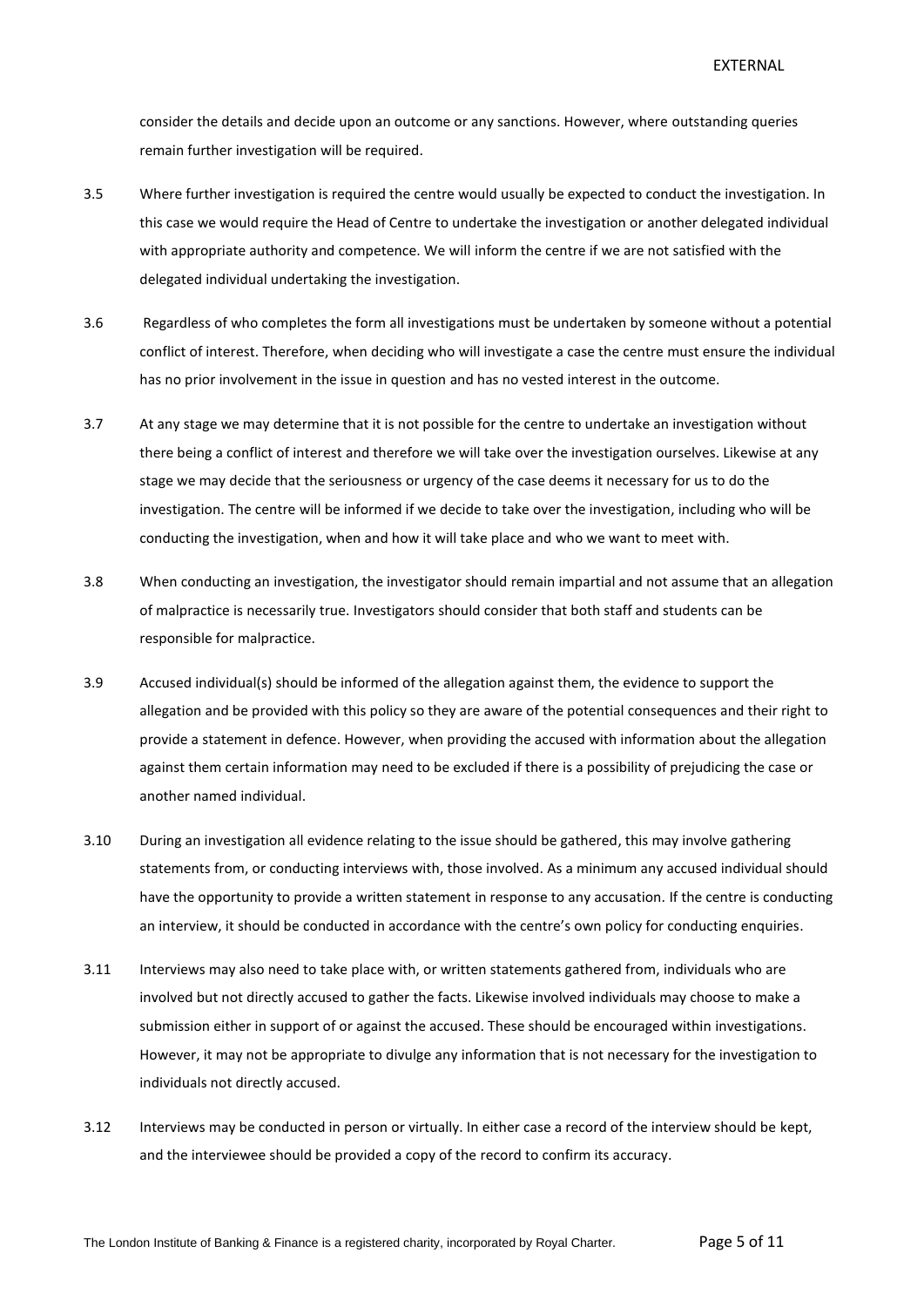- 3.13 During interviews it is not necessary for legal representation to be present, however if any party wishes to be accompanied during the interview, particularly when interviewing a minor or a vulnerable adult, they may do so but should advise the investigator beforehand. Where another party is present, they must not actively take part in the interview or answer any questions on the interviewee's behalf.
- 3.14 Throughout the investigation the evidence gathered should be keep secure. Upon receipt we will keep a record of the investigation in line with our Data Protection policy.
- 3.15 During an investigation all the facts should be established, and no prejudgements should occur. All involved parties should have the opportunity to provide a submission and defend themselves. Only receiving one side of the events may not allow for an accurate outcome from the investigation. In order to verify the evidence all evidence and records of events received will be considered to achieve an appropriate outcome.
- 3.16 If at any point in an investigation the centre requires advise or guidance relating to potential malpractice or maladministration they should contact us on the details provided under section 2 above.
- 3.17 If a case arises that also involves another Awarding Body an agreement will be reached as to the most appropriate method for conducting the investigation. Depending on the circumstances of the case it may be appropriate for one of the Awarding Bodies to lead on the investigation and share its findings with the other, or it may be that both investigations can take place simultaneously. Any information shared between Awarding Bodies would need to comply with General Data Protection Regulation and the UK Data Protection Act (2018). In either case the centre will be kept informed on how an investigation involving more than one Awarding Body will be managed.
- 3.18 We will promptly take all reasonable steps to prevent any Adverse Effect that may arise as a result of the incident, or to mitigate any Adverse Effect, as far as possible, ensuring that any action will be taken which is necessary to maintain the integrity of the qualification. The regulators (Ofqual, Qualifications Wales and CCEA) explain that 'An act, omission, event, incident, or circumstance will have an Adverse Effect if it:

(A) gives rise to prejudice to Learners or potential Learners, or

(B) adversely affects:

i. the ability of the awarding organisation to undertake the development, delivery or award of qualifications in accordance with the Conditions of Recognition

ii. the standards of qualifications which the awarding organisation makes available or proposes to make available, or

iii. public confidence in qualifications'. <sup>3</sup>

<sup>&</sup>lt;sup>3</sup> Ofqual, General Conditions of Recognition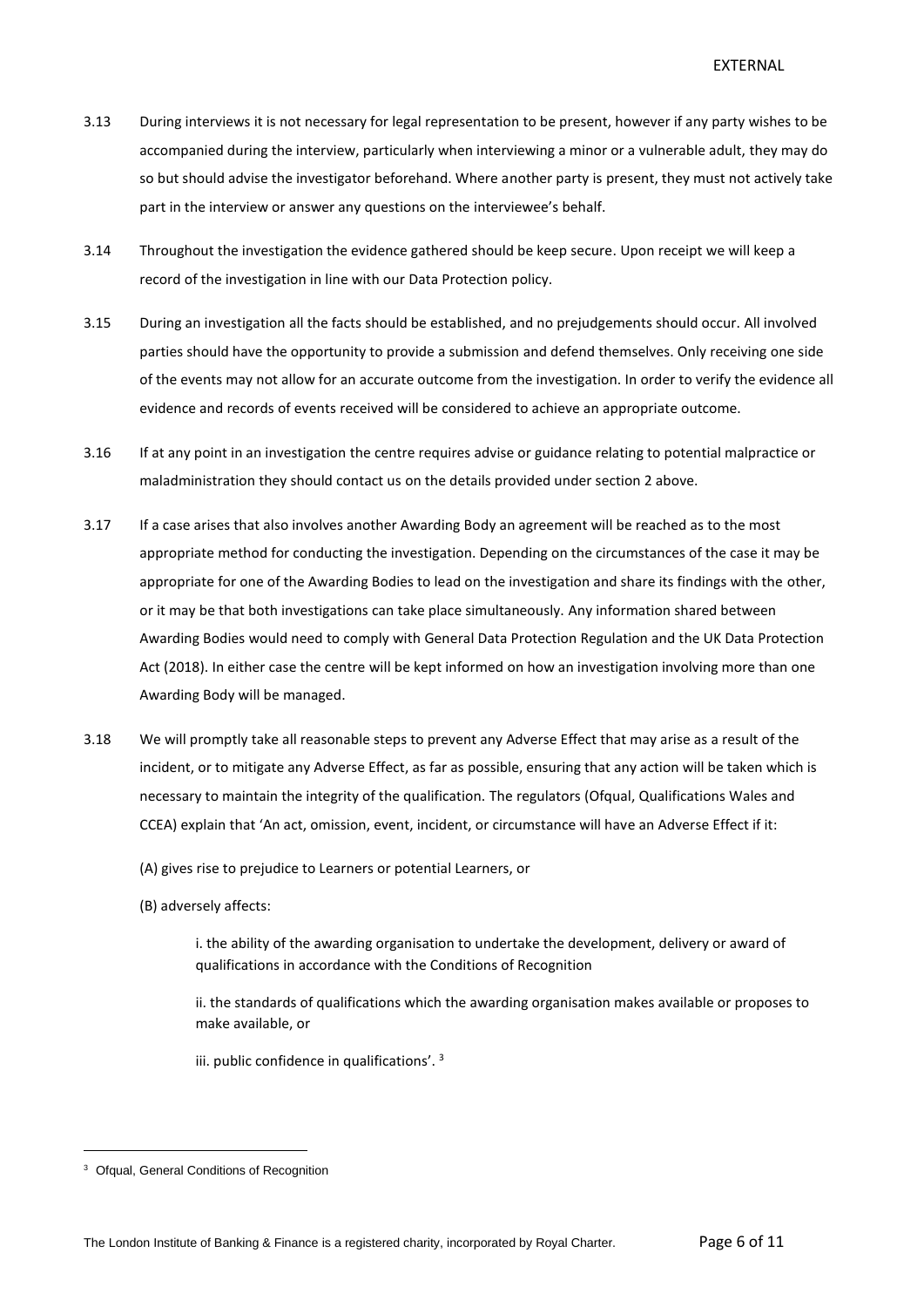#### <span id="page-6-0"></span>**Section C – Decisions and actions**

#### **4. Possible decisions**

- 4.1 Once all the information on the incident has been gathered and any subsequent further investigation is complete the case will be presented to the Centre Monitoring Group. Centres will be informed of the date of the meeting where the case will be discussed.
- 4.2 The Centre Monitoring Group will consider the information and may impose one of the following outcomes:
	- no evidence of centre malpractice or maladministration;
	- evidence of centre malpractice or maladministration that is minor, has no real consequences, is isolated or has already been resolved to prevent further re-occurrence. Further guidance may be provided to the centre but no sanctions are required; and
	- evidence of centre malpractice or maladministration and actions and / or sanctions is required.
- 4.2 It is possible that upon reviewing the information received, ether in the initially completed form or from the subsequent more detailed investigation, the Centre Monitoring Group still have outstanding queries relating to the case. If so and the Group are unable to reach a decision due to further information being required, it may request that additional information is gathered. In this situation the centre will be informed, the additional information will be requested, and updated time scales will be confirmed for when the case will be reconsidered.
- 4.3 Depending on the circumstances of the case, a student's results may need to be withheld whilst an investigation is ongoing. However, when results are in question consideration will be given to this throughout the investigation and when determining a date that the Group will meet to ensure students are not disadvantaged through delayed results.
- 4.4 Centres will be informed of the decision reached within 10 working days of the date of the meeting.

#### **5. Possible malpractice and maladministration actions and sanctions**

- 5.1 This list is not exhaustive and other actions may be taken or sanctions applied on a case-by-case basis. We are required by the regulator to ensure that sanctions are issued where appropriate in order to mitigate the problem / issue of non-compliance from re-occurring. Such actions / sanctions might be:
	- Providing the centre with further guidance on how to avoid maladministration by following the delivery requirements.
	- Requiring that the centre brings itself back into compliance with our policies or compliance with regulators' General Conditions of Recognition.
	- Issuing a written warning about future conduct.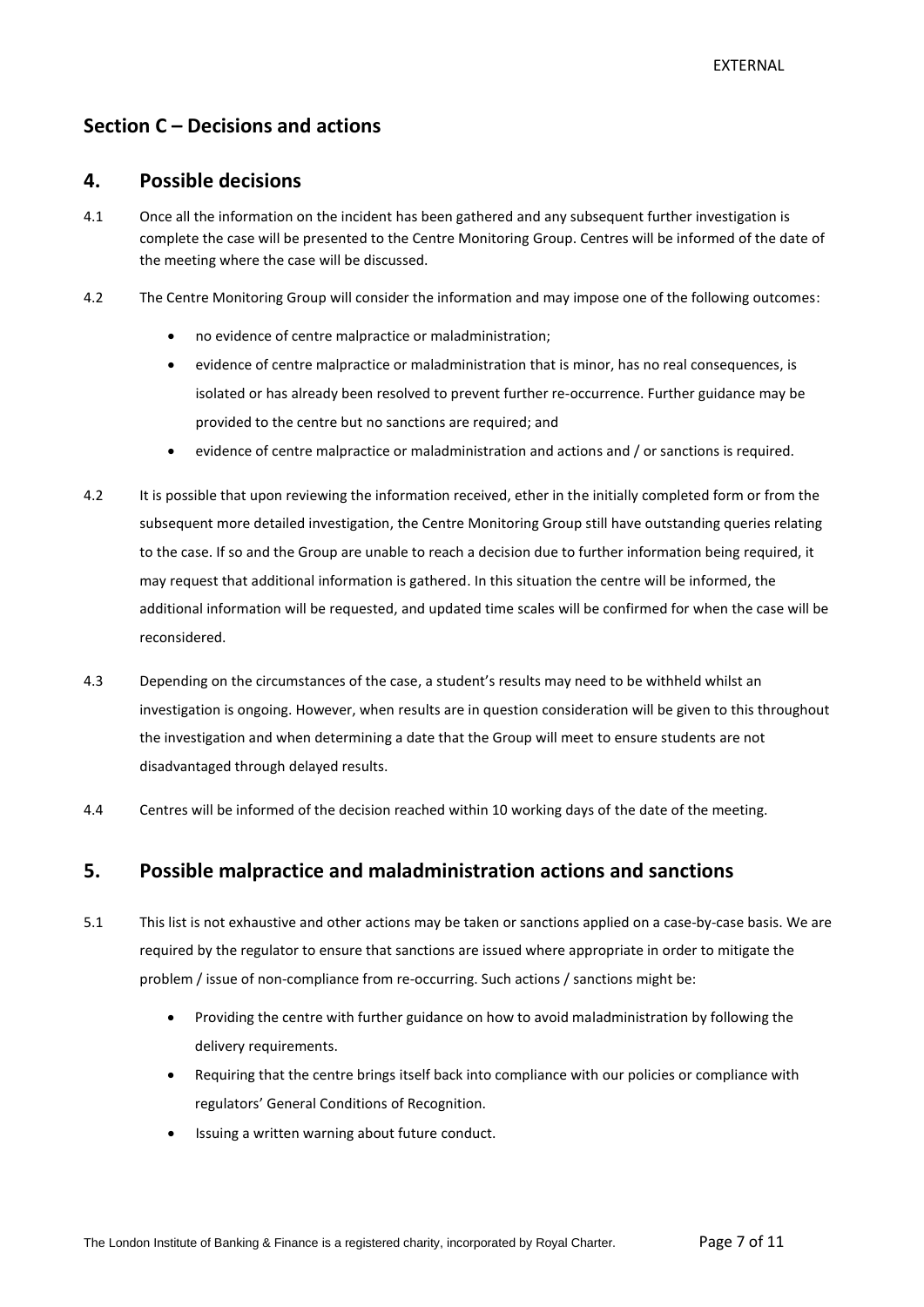- Notifying the centre of special conditions imposed for the future involvement of an individual employed as a teacher, invigilator, internal assessors or other officers in the conduct, supervision or administration of our assessments.
- Notifying the centre that the individual(s) is / are suspended from any involvement with our assessments for a period of time and / or until retrained in the correct procedures and requirements, and / or supervised by a trained person, to our satisfaction.
- Notifying the centre that the individual(s) is / are not permitted to have any future involvement with our assessment at all.
- Revoking results. Whilst a case of maladministration by a centre may not be the fault of individual students, if the maladministration has resulted in the assessment submitted not being an accurate reflection of the efforts of the individual candidates it may not be possible to allow those marks to stand.
- Refusing to permit further assessments to take place at the centre venue.
- Refusing to accept examination entries from a centre where malpractice or maladministration has been established.
- Suspending and / or terminating centre recognition, approval, contract or other arrangements, either subject to specified conditions or unconditionally.
- Notifying the Teacher Regulation Agency (TRA).
- Notifying other awarding organisations that special conditions and sanctions have been imposed on a centre.
- 5.2 In cases where malpractice and / or maladministration has been proven and has an impact on certification or 'licence to practise' in a regulated area, we may inform the relevant regulator(s), other awarding organisations and other relevant authorities as appropriate. This may include informing the police if the law has been broken.
- 5.3 The centre has a right to appeal against a malpractice or maladministration outcome reached by us if it believes that the policy or procedure have not been followed properly or have been implemented to its detriment. However, sanctions may be applied immediately following an investigation into malpractice and / or maladministration but before an appeal by the centre is made. Appeals should be made in accordance with the [Appeals Policy and Procedures.](http://www.libf.ac.uk/docs/default-source/Shared-FC-CPQ-policies/Shared-FC-CPQ-policies/appeals-policy.pdf?sfvrsn=0)

### <span id="page-7-0"></span>**Section D – Monitoring and evaluating the Centre Malpractice and Maladministration Policy**

6.1 Records of all issues or potential issues raised relating to centre malpractice and maladministration are maintained by for a period of at least five years.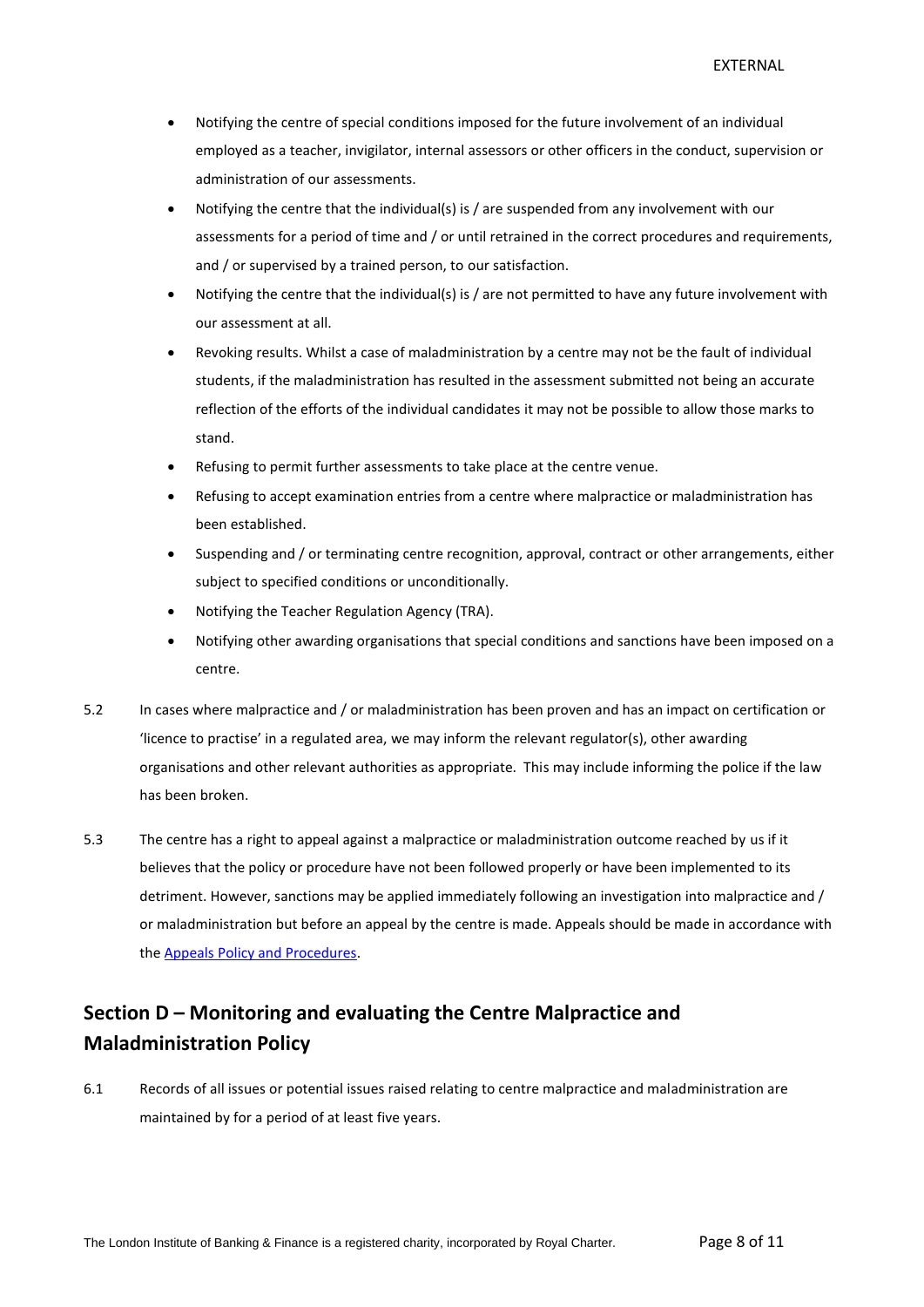- 6.2 The policy is subject to regular monitoring and review in order to maintain the highest possible standards of consistency and quality.
- 6.3 The policy is formally approved by the Centre Monitoring Group.
- 6.4 The policy has been developed to comply with all relevant legislation, the Ofqual, Qualifications Wales and CCEA General Conditions of Recognition and other relevant regulatory guidance.
- 6.5 We are subject to regulation by the qualifications regulatory authorities, Ofqual, Qualifications Wales and CCEA.

Update February 2022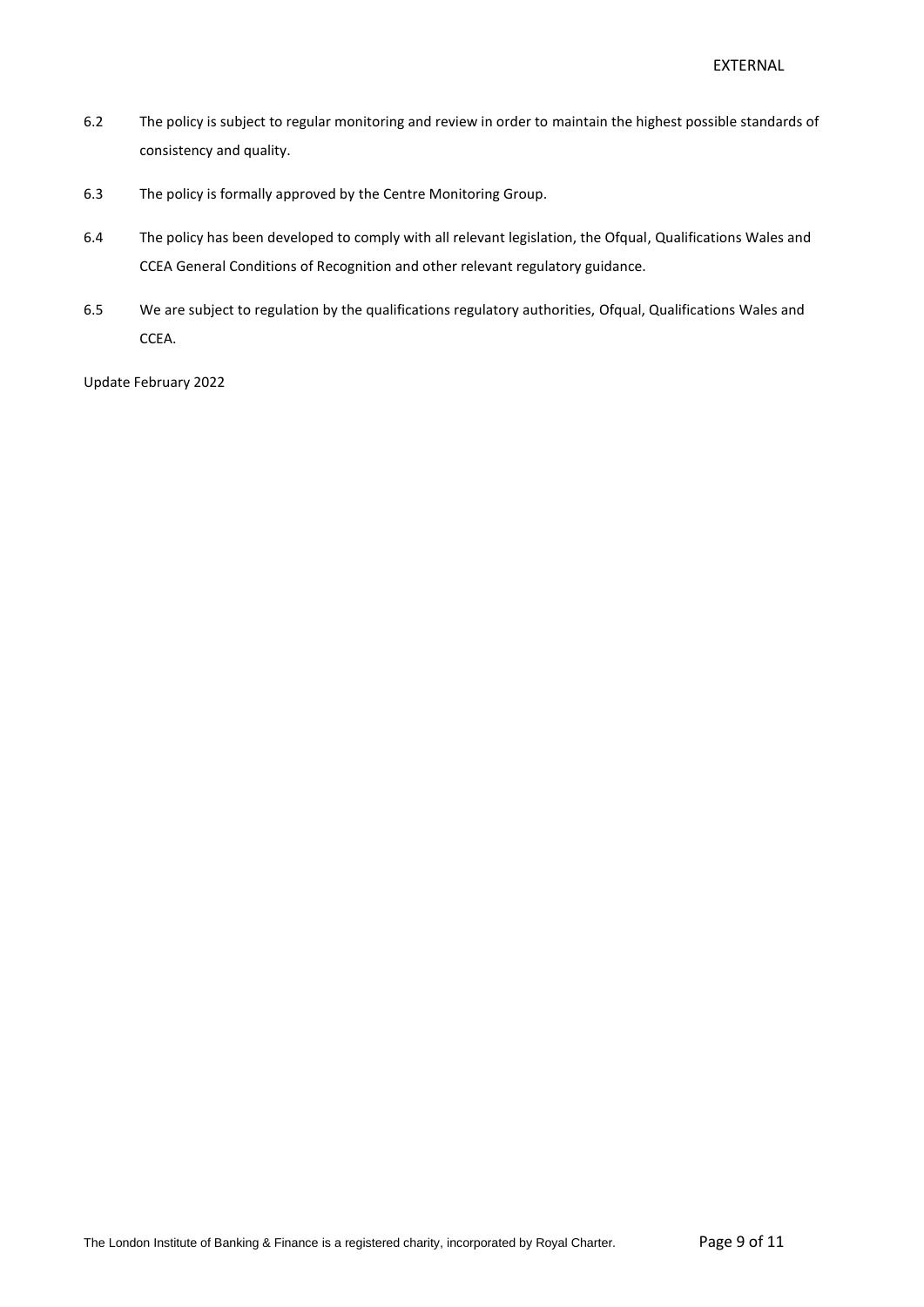## **Appendix 1 – Possible activities that could be considered to be centre malpractice and maladministration**

#### **Centre Malpractice**

Examples of malpractice in centres by assessment invigilators, teachers, tutors and other officers are listed below. These examples are not exhaustive and all incidents of suspected malpractice, whether or not described below, will be fully investigated by us, where there are sufficient grounds to do so:

- Knowingly allowing an individual to impersonate a student;
- Allowing a student to possess any items or materials that are not permitted in the assessment room;
- Allowing students to communicate by any means during an assessment or examination in breach of regulations;
- Allowing a student to copy another student's work;
- Letting work be copied or allowing students to work collaboratively during an assessment, unless specified in the assignment brief;
- Permitting, facilitating or obtaining unauthorised access to examination material prior to an examination;
- Completing an assessed assignment for a student or providing them with assistance beyond that reasonably expected;
- Allowing a student to work beyond the allotted assessment time without informing us in advance;
- Tampering with student scripts, controlled assessments or coursework after collection and before despatch to the awarding organisation / examiner / moderator;
- Deliberately damaging a student's work;
- Leaving students unsupervised during an assessment;
- Allowing disruptive behaviour or unacceptable conduct at the assessment, for example, aggressive or offensive language or behaviour;
- Divulging any information relating to a student's personal data, assessment performance, or results to anyone other than the student. This includes discussing or otherwise revealing secure information in public, eg Internet and other social media forums;
- Producing, using or allowing the use of forged or falsified documentation, including but not limited to:
	- o personal identification;
	- $\circ$  supporting evidence provided for reasonable adjustment or special consideration applications; and
	- o results documentation including a certificate;
- Falsely obtaining by any means a certificate either for a unit or qualification;
- Misusing conditions set for special learner requirements;
- Moving the time or date of a fixed examination beyond any pre-arranged conditions without informing us in advance.